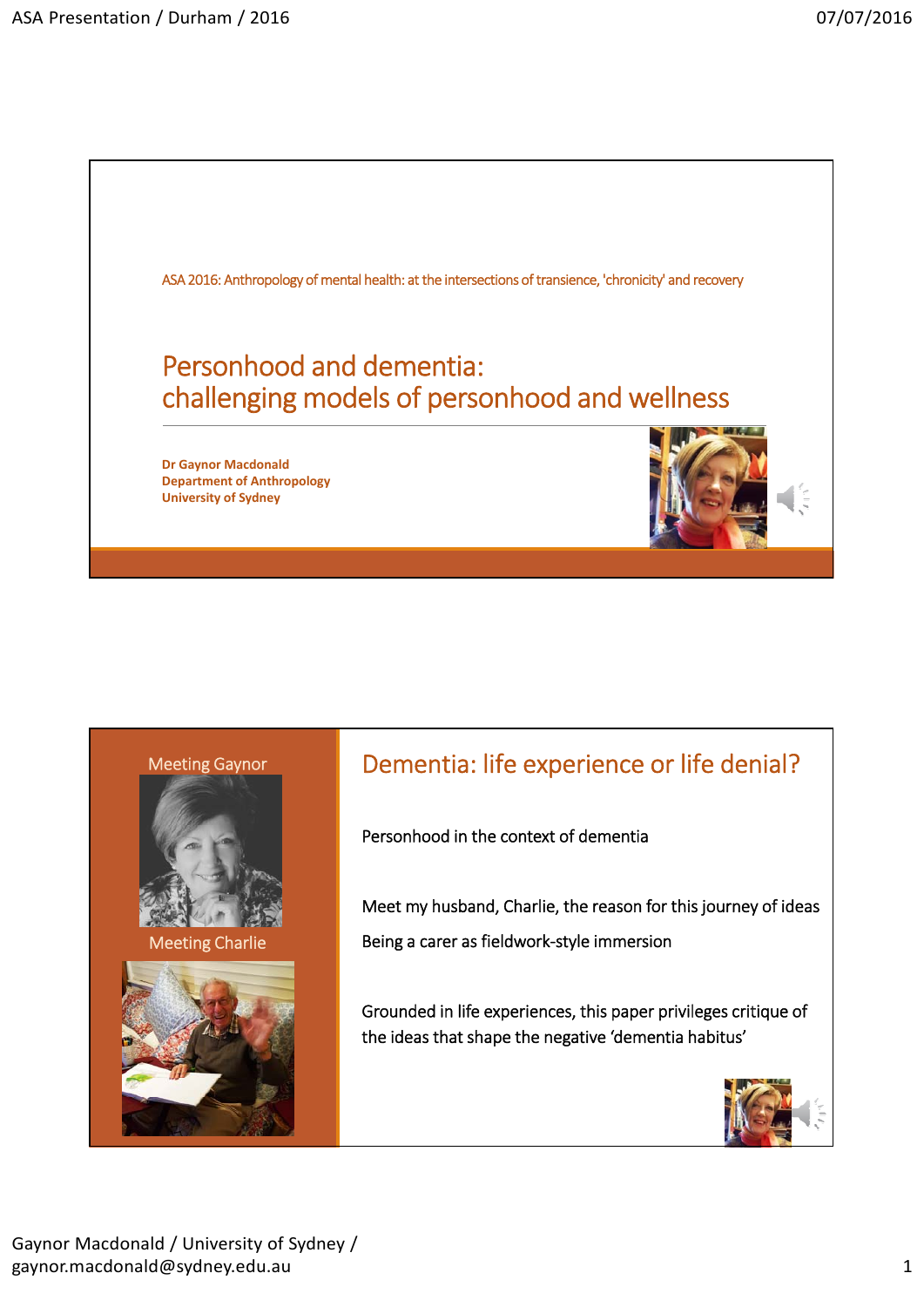

Little understood, greatly feared, stigmatised

'Loss' of personhood

A life no longer lived – unravelling

Dementia challenges our experience of being‐in‐time:

- $\triangleright$  will cease experiencing time in linear way
- $\triangleright$  carers must manage their time differently they are encompassed in the dementia‐person's altering temporal experience
- $\triangleright$  regarded as an 'end' to a life lived well

Temporal dimensions contribute to negativity

Dementia confronts us with our mortality



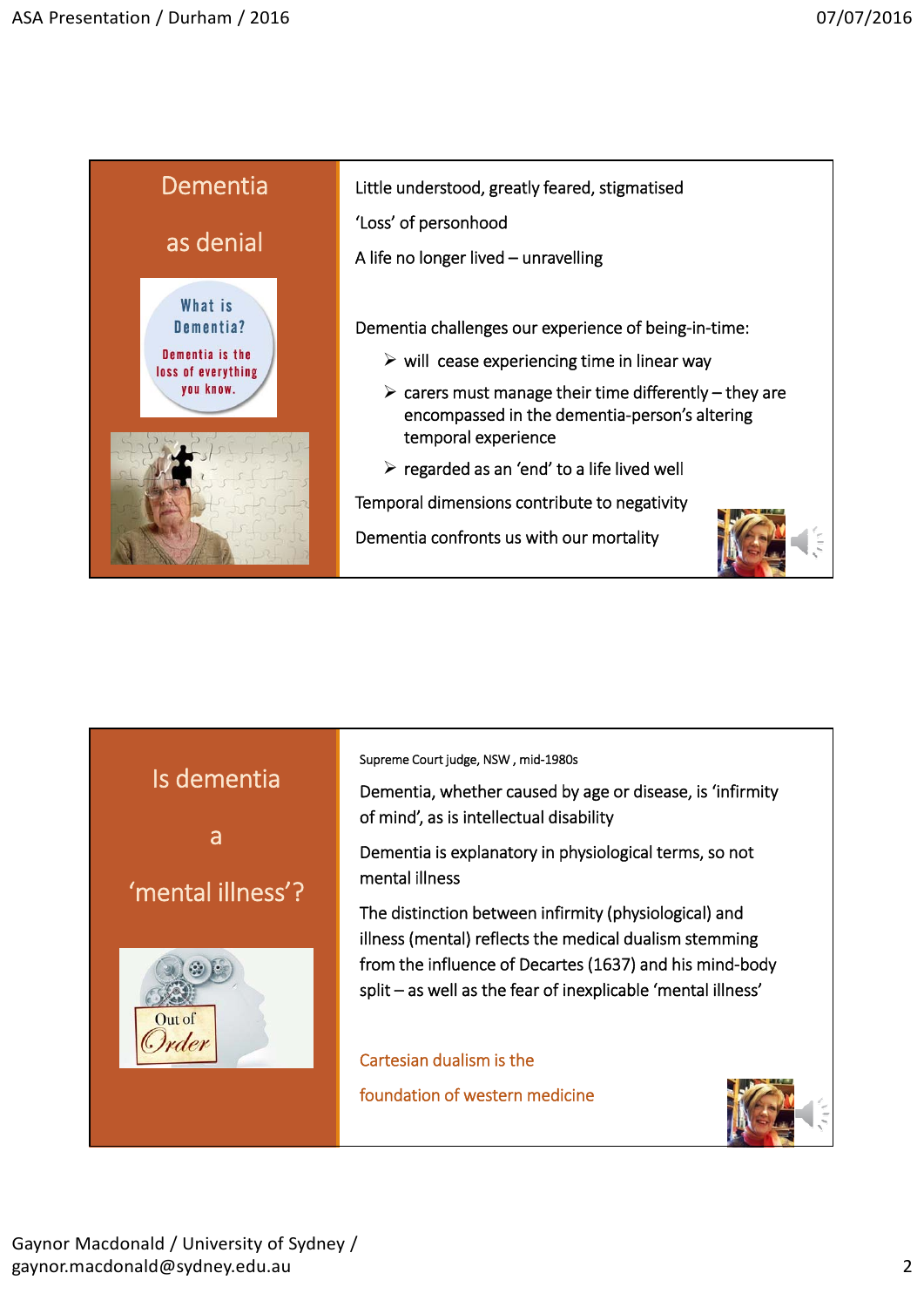| Core questions,<br>entangled threads   | $\triangleright$ A bio-psycho-social being<br>$\triangleright$ Inextricably social, requiring economic/social organisation of<br>others from inception<br>$\triangleright$ embedded in a mutually-constitutive world which it will in<br>turn help to reproduce                |
|----------------------------------------|--------------------------------------------------------------------------------------------------------------------------------------------------------------------------------------------------------------------------------------------------------------------------------|
| What does it<br>mean to be<br>'human'? | $\triangleright$ distinctive for a brain capable of consciousness, self-<br>reflection, thought, language, imagination, innovation -<br>extraordinary capacities by which to produce meaningful<br>worlds, and to change and adapt to myriad environments<br>and circumstances |
|                                        | Our extraordinary brains makes us aware that we die                                                                                                                                                                                                                            |
|                                        | The dilemma of human life:<br>it is lived in the shadow of death                                                                                                                                                                                                               |

Life lived in the shadow of death



'Living well' is a cultural construction

Intrinsic to all understandings = embodiment

Bodies enable or disable ‐ mediated through cosmology

We all die ‐ meanings of death and mortality are linked to meanings given to 'the future'

Beliefs about future emerge from capacity for transcendence

Ernest Becker (1973) – 'heroic illusions'

The necessary denial of our mortality

In immortality human beings enable themselves to live with the consciousness of inevitable death

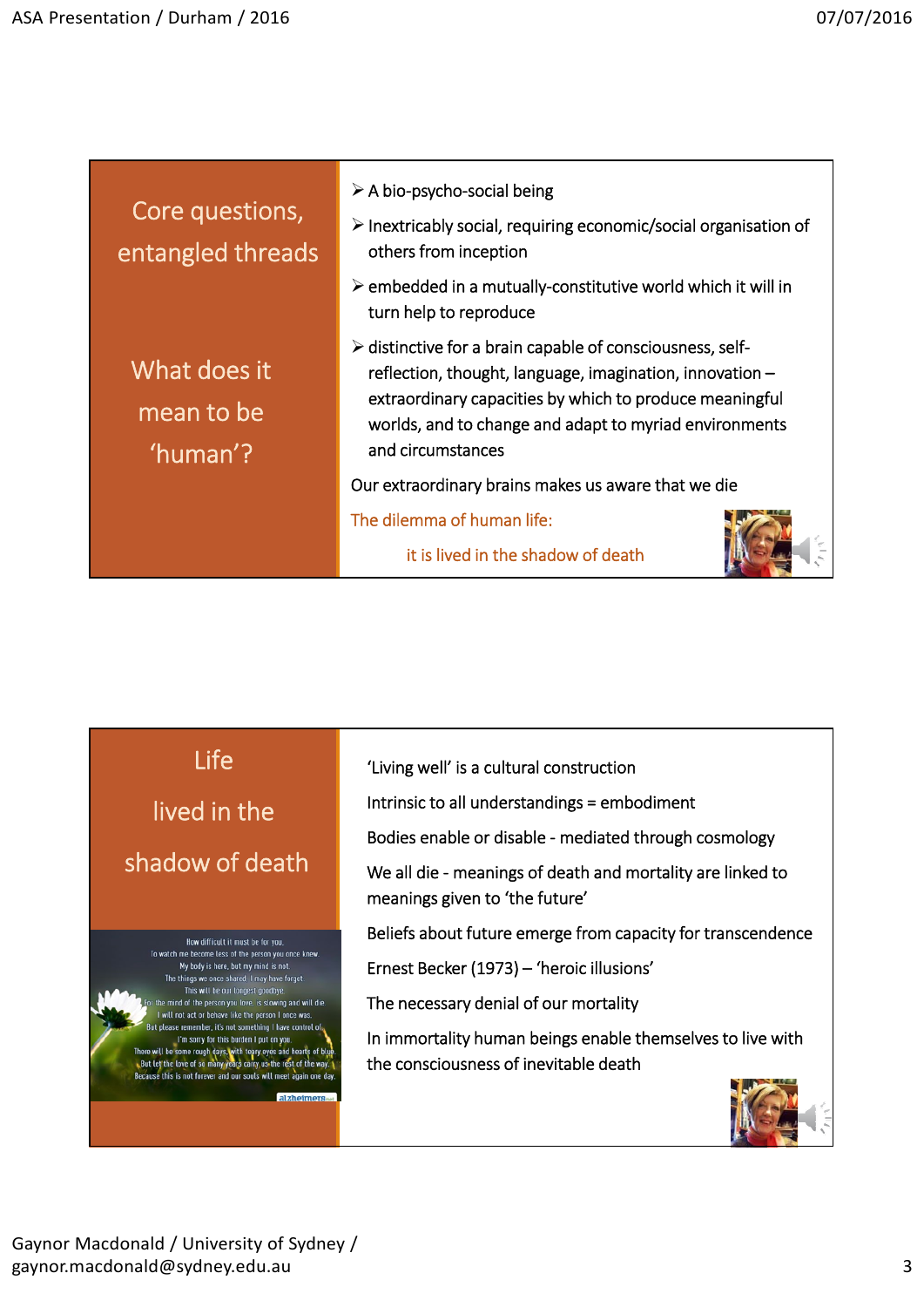

Living in the shadow of dementia's contradictions



No cure – no moving beyond ‐ living death Confronts medicine‐as‐cure and cure‐as‐illusory‐hope The body is mortal but minds/memories/influence can be immortal – so we want our body to die, not our mind

Dementia is body (brain) + mind (consciousness/cognition) No wonder dementia is seen as threat, tragedy, denial, loss The mind dies before the body – the mind kills the body

Have to cure dementia because we deny a future to those who experience it

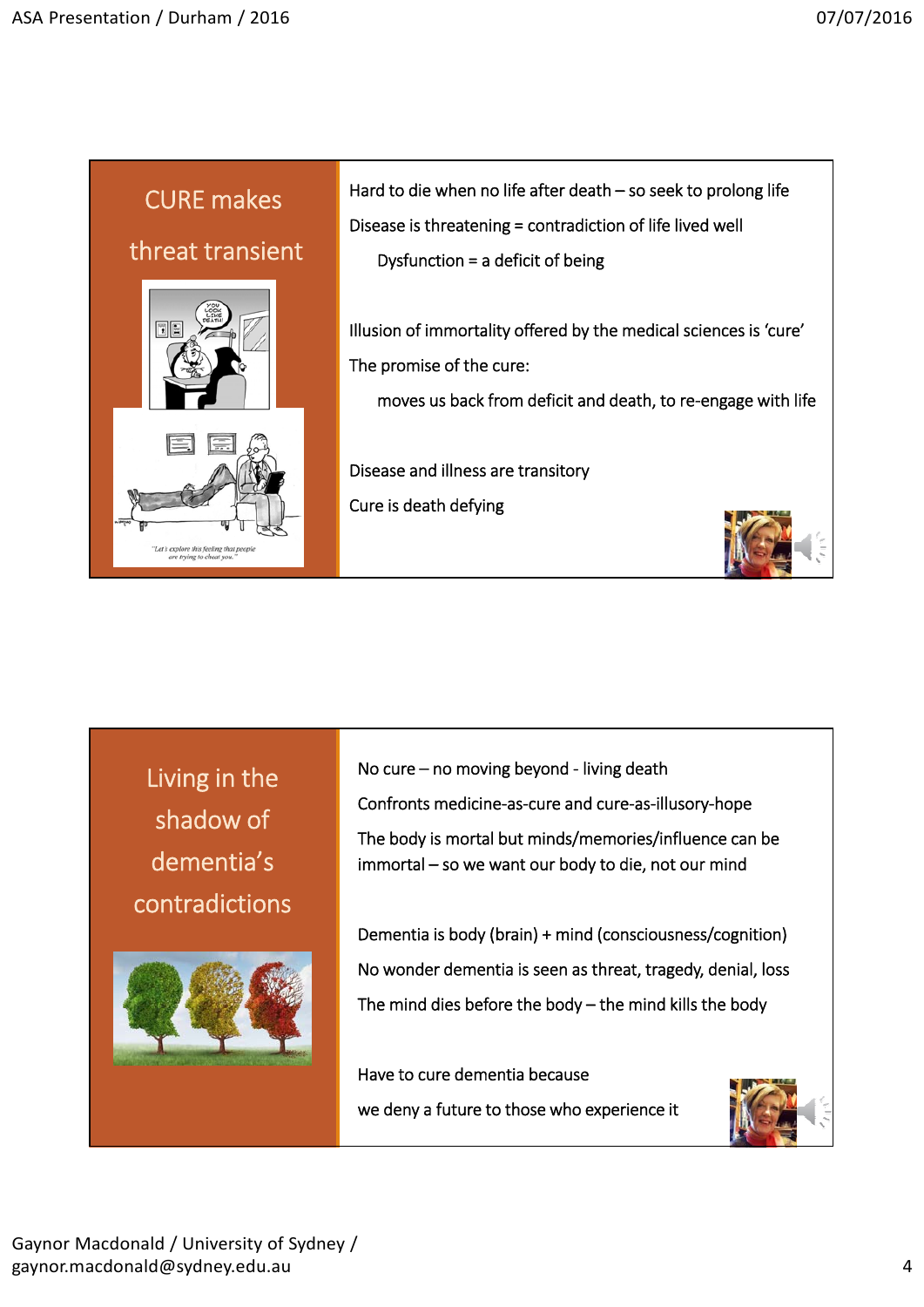## Dementia

as living death?

Charlie as tragedy?

"ALZHEIMER'S IS A DEVASTATING DISEASE. IT WAS PAINFUL FOR ME AND MY FAMILY TO WATCH MY GRANDFATHER DETERIORATE. WE **MUST FIND A CURE FOR THIS HORRIBLE DISEASE."** 

**DISTURBING Disruptive Hoarder**<br>
Demented Challenging **VIOLENT** Non-Compliant Wanderer Repetitive AGGRESSIVE

One family member commented shortly after Charlie was diagnosed, 'how tragic'

I had not at that time thought of our experience, Charlie's or mine, as tragic – I found myself wondering whose tragedy it was and why . . .

The dementia habitus is steeped in the discourse of loss





## Vulnerability and imagination

Cognition is not lost in dementia

Lose ability to operate in very specific ways – produces vulnerability

My task is to avoid anything that exacerbates this vulnerability

Need reassurance that a seemingly out‐of‐control world is in control – only the carer can provide this

Not difficult to live with a tricky memory – but means unlearning the taken‐for‐granteds that we have come to depend on

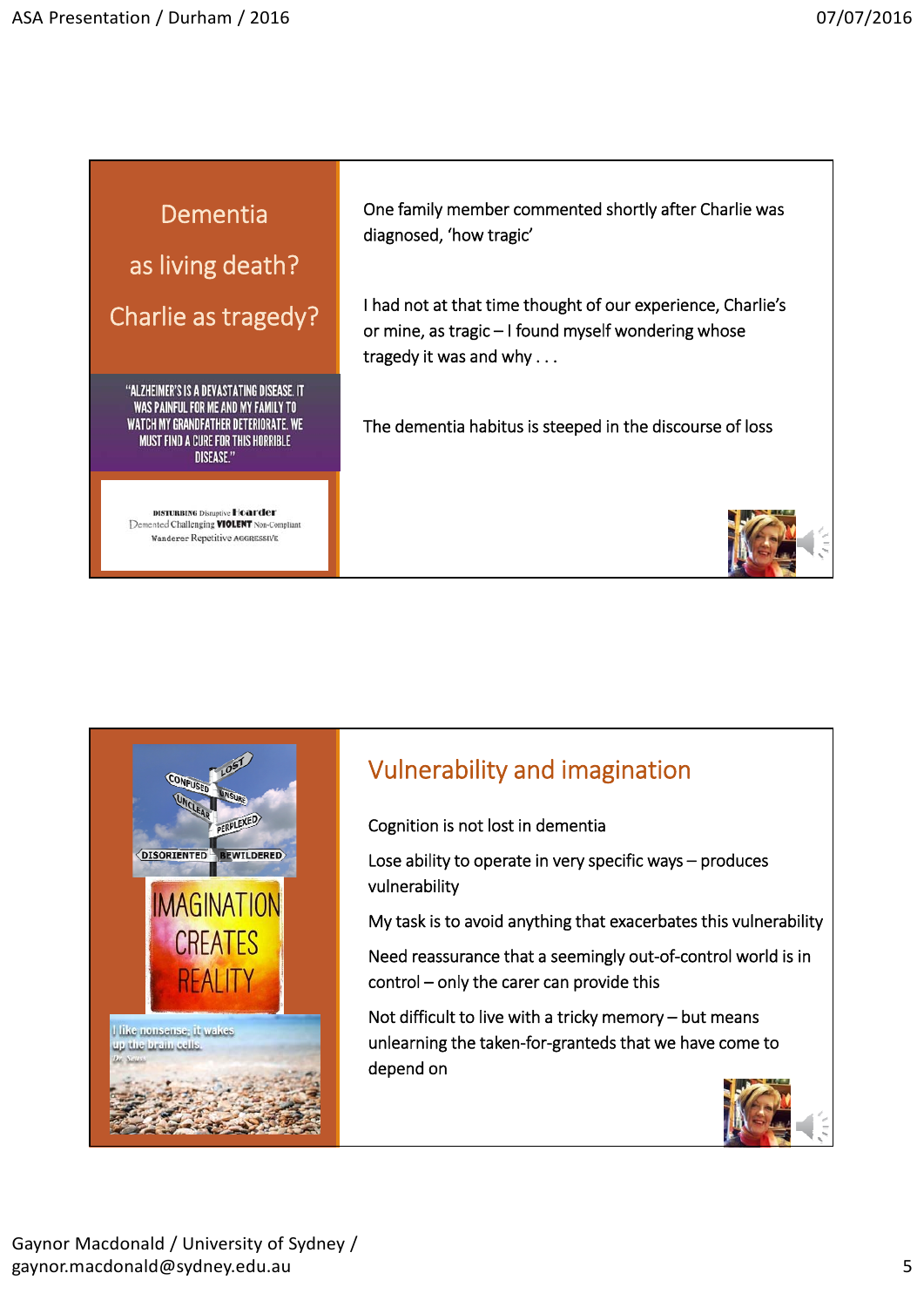### **Memory**



The familiar face of Alzheimer's: 'the withered person with a scrambled mind, memories sealed away'

#### Vulnerability is linked to forgetting

#### Forgetfulness disturbs carers – not taught respond

the consequences of memory loss are difficult to describe, the disorientation, hallucinations, inability to complete a sentence, not having a sense of reality. *It's one of the worst things that could affect a family*

… Since you carry much of their lives in your own memory, *you become tormented at being stuck in a groove, like a needle riveted to a scratch in the record* playing the same bit of song repeatedly.

People often wander – to find the familiar place or person

To get away from unrecognised strangeness

We all latch onto the known to orient us

Recognition‐as‐memory

Some memories do not require rationality



# Memory as identity‐forming

You spend your whole life -- decades and decades -- accumulating memories and association, and you develop a personality of who you are based on your experience and memories. And this disease (Alzheimer's) comes in and rips all that right out. So it literally steals who you are from you.

Many implicit understandings of memory are

linked to identity politics, cognition‐driven, privilege linear time

The important memory for people with dementia:

Simple tasks of everyday life

Significant people – family and friends

Not to recall these is more debilitating that forgetting a birthday or event

I am fascinated by what Charlie does or does not remember

Positive vs negative 'memories'

Emotions are implicated in his 'remembering'.

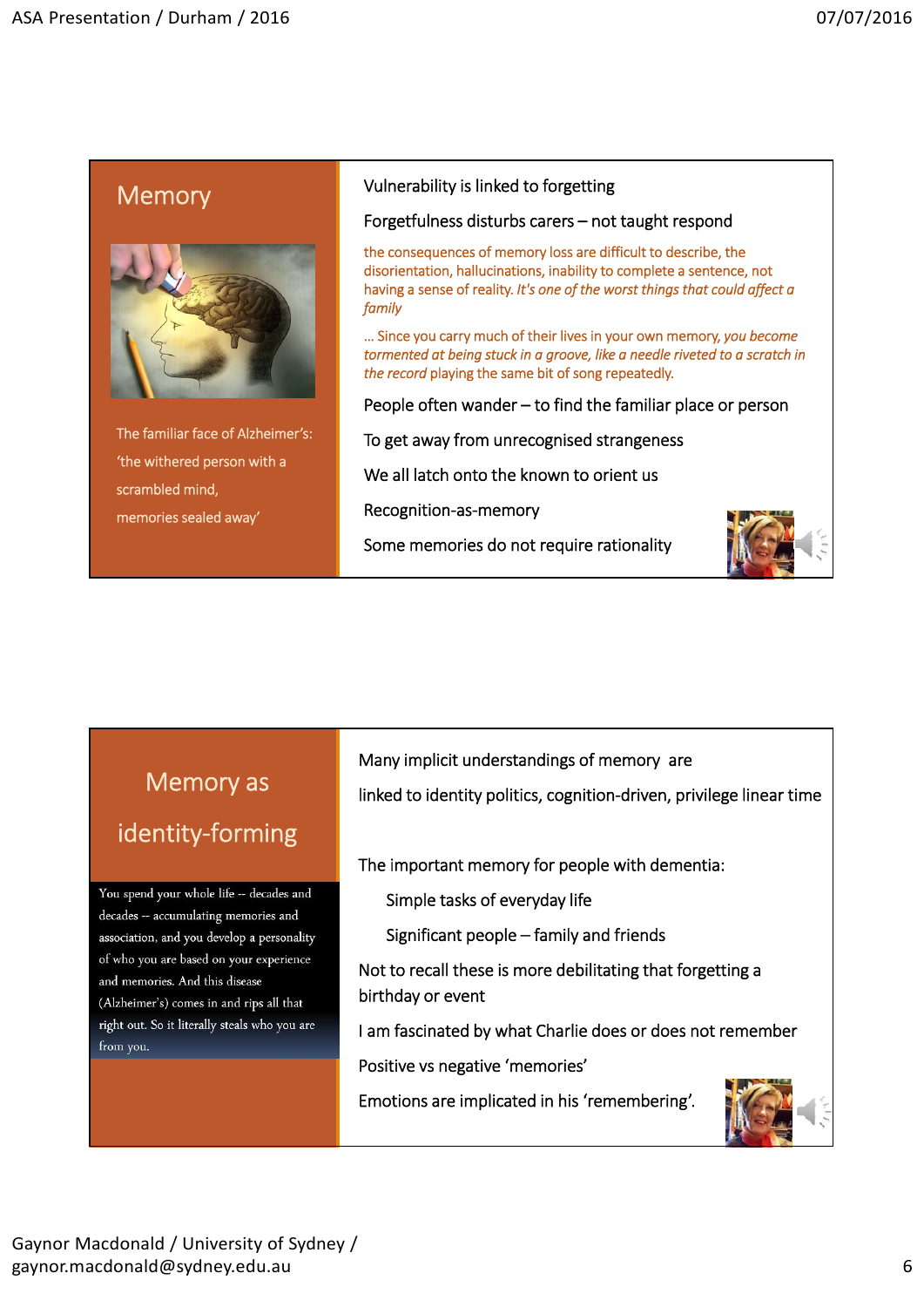

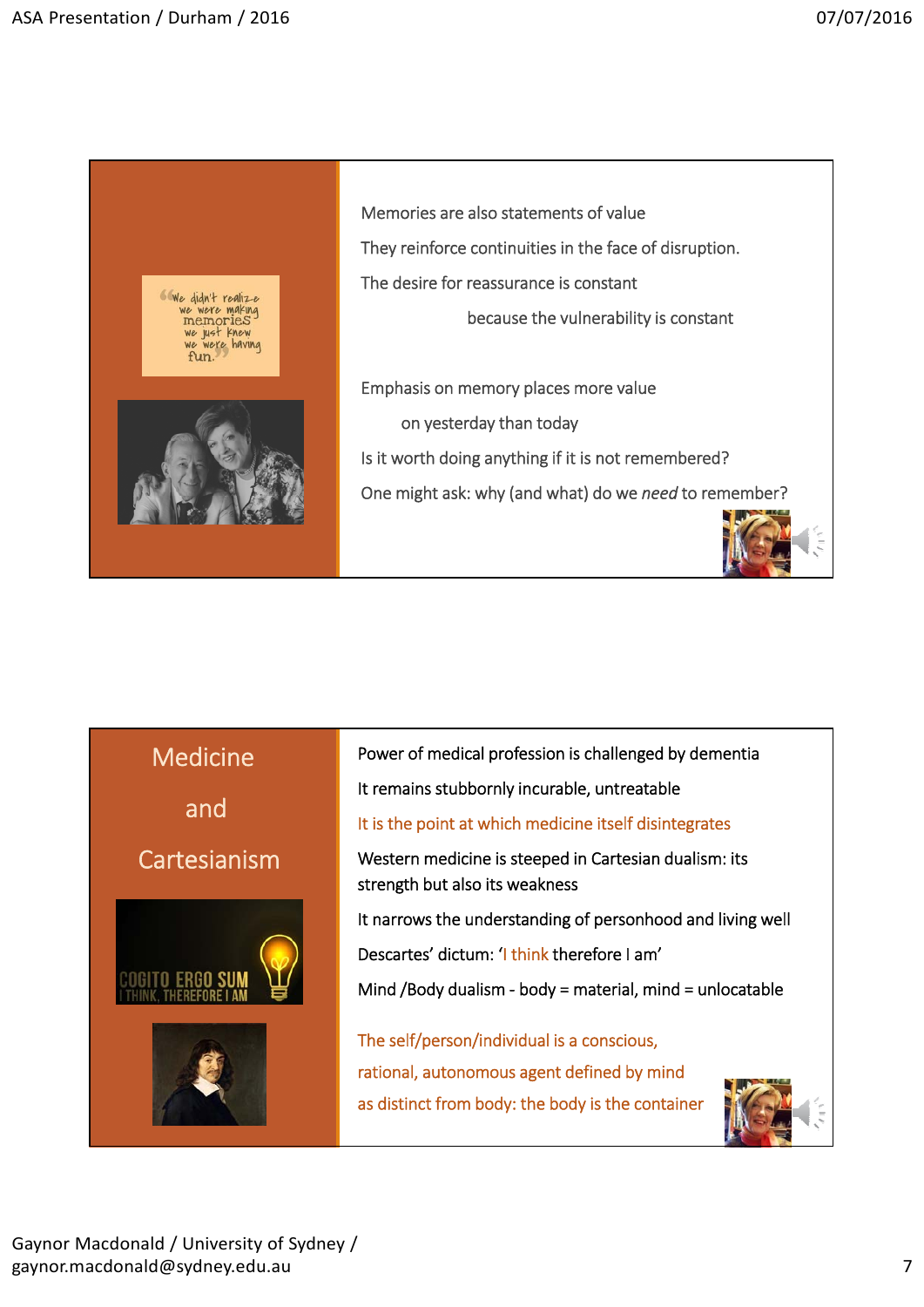# What is 'personhood' that it can be gained and lost?

'people with severe dementia, whilst members of the human species are worse off than animals in some respects in that they have no capacity for integrated and goal-directed behaviour and that due to memory loss cannot forge links across time that establish a sense of personal identity across time' (Brock 1993)

### Rationality permeates medical, social, legal thinking

Understandings of personhood ‐ capacity to:

Think/reason logically and communicate

Engage in integrated, goal‐directed behaviour

Create links across time to establish personal identity

See oneself as extending over time

Maintain continuity with people, engage morally

Ideas of normal personhood construct deficits of personhood

Excludes people with cognitive impairment ‐ judged as having lives not worth living, non‐persons

Dementia literature may

acknowledge a *qualified* person



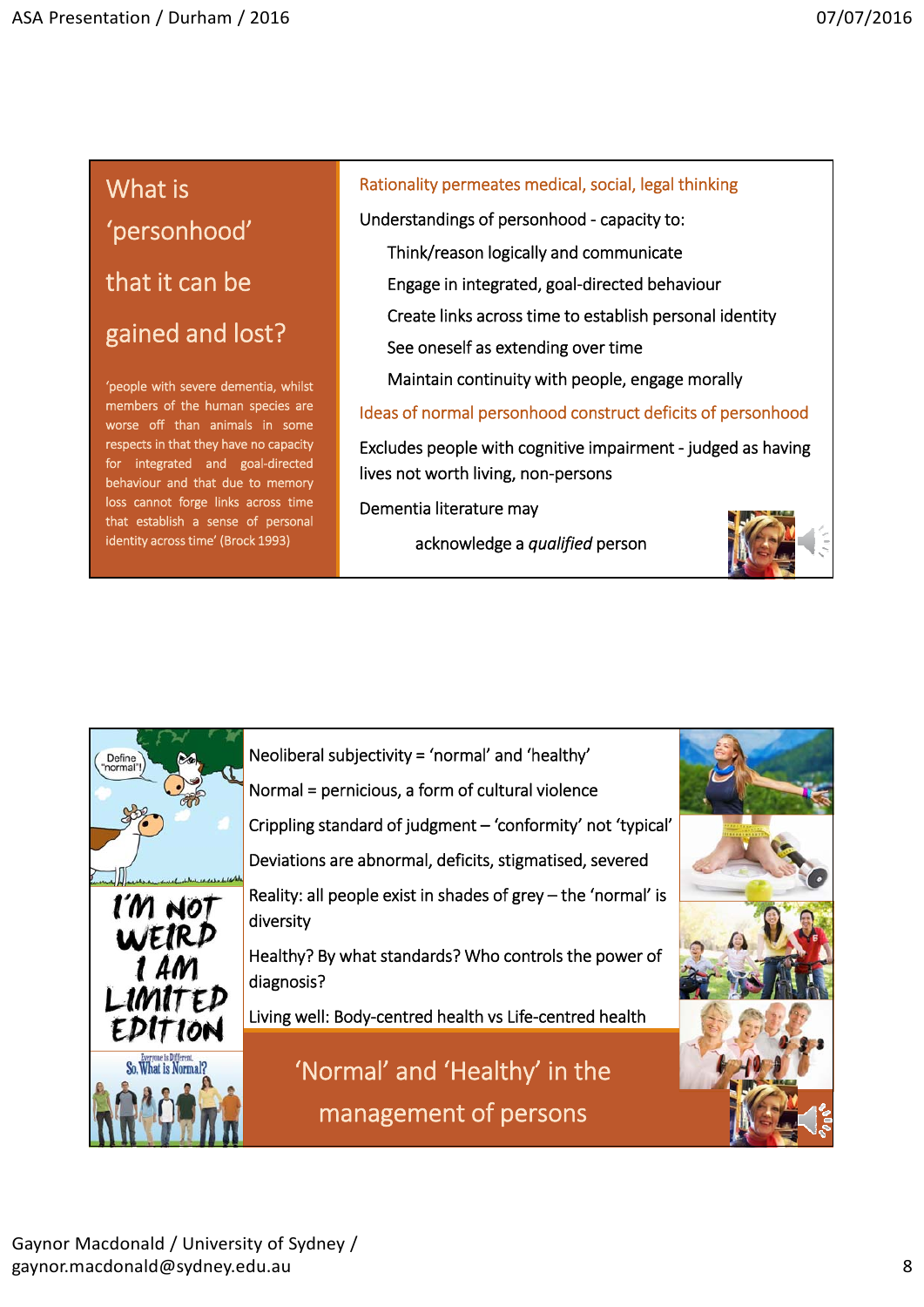| Out from under<br>the Cartesian                                         | There are critiques to draw on:<br>Heidegger: the essence of being-in-the-world is existence rather than<br>thinking, desire, volition                                                                  |
|-------------------------------------------------------------------------|---------------------------------------------------------------------------------------------------------------------------------------------------------------------------------------------------------|
| shadow                                                                  | Merleau-Ponty: the body is not merely the object for a transcendent<br>mind but the primary site of knowing the world                                                                                   |
|                                                                         | Zigon: Humans are always in the world first and foremost as affective<br>beings rather than thinking and contemplative ones                                                                             |
| <b>Emotional</b><br>Creative<br>Music/Rhythm<br>Relational              | Post: Hypercognitive definitions of personhood fail to take account of<br>emotional and relational needs and capacities; they neglect social,<br>expressive, imaginative dimensions of human experience |
| Symbolic<br>Sight/aesthetics<br>Somatic (touch, pain)<br><b>Tactile</b> | Consciousness/cognition required to experience these<br>through the body, but not instrumental rationality                                                                                              |
| <b>Mirth</b><br><b>Smells</b><br>Taste<br>Speech/sound/language         |                                                                                                                                                                                                         |

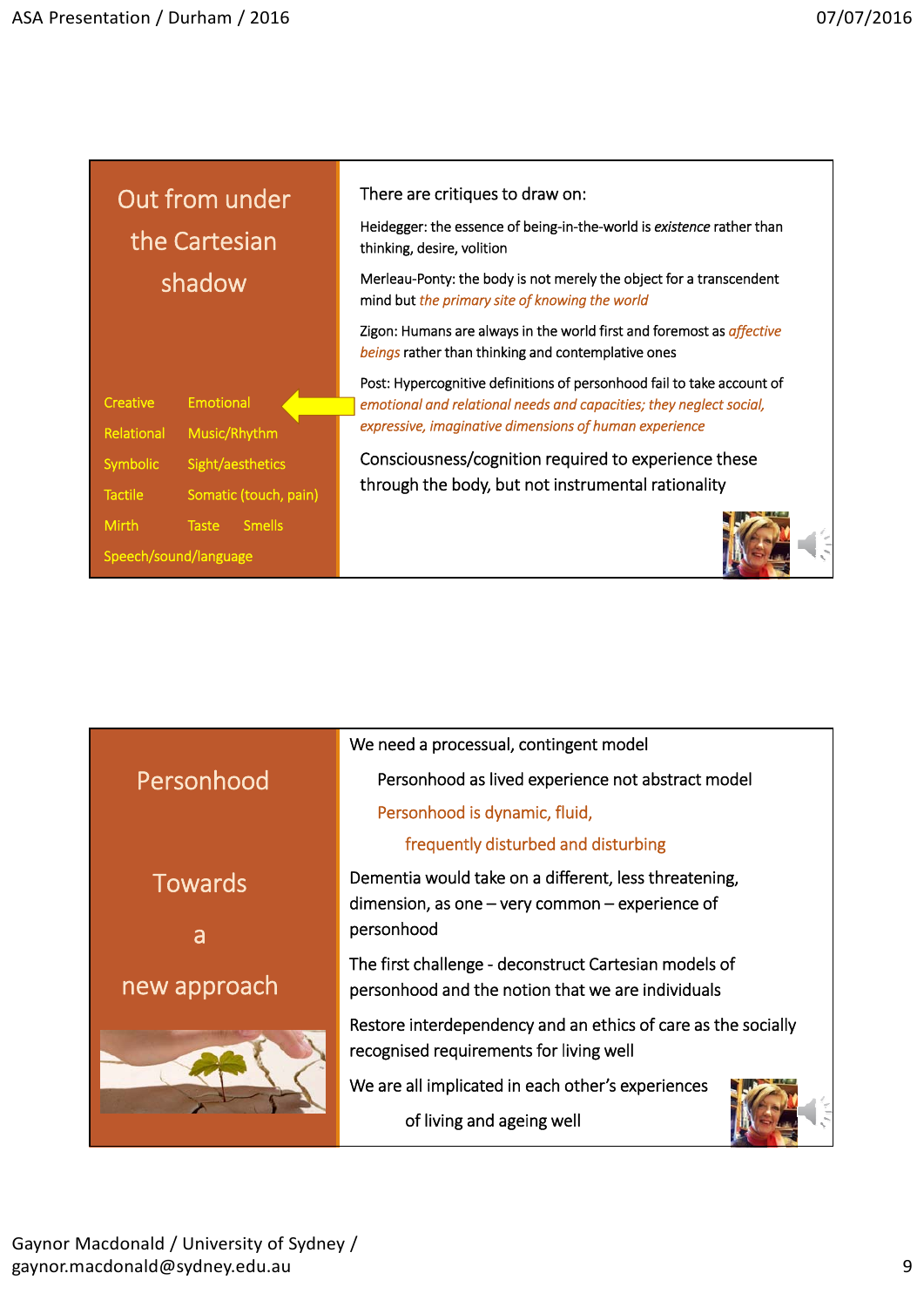| The caring society                          | The philosophical tenets informing western medicine and<br>neoliberal personhood work against establishing the caring<br>society                                                                                                                           |
|---------------------------------------------|------------------------------------------------------------------------------------------------------------------------------------------------------------------------------------------------------------------------------------------------------------|
|                                             | Critique and avoid them - make diversity the normal                                                                                                                                                                                                        |
|                                             | Morality and ethics need to move away from arbitrary moral<br>concepts such as good and evil                                                                                                                                                               |
| A caring society<br>needs a new<br>morality | Zigon: An ontology of relational-being would redefine moral<br>personhood and dissolve the self-other dualism                                                                                                                                              |
|                                             | 'Most moral lives and ethical projects-what we might call<br>moral experience—are lived according to an entirely other set<br>of moral concepts that are concerned with dwelling in the<br>world, that is, with expanding, maintaining, repairing, or even |
|                                             | disentangling from constitutive relationships'                                                                                                                                                                                                             |